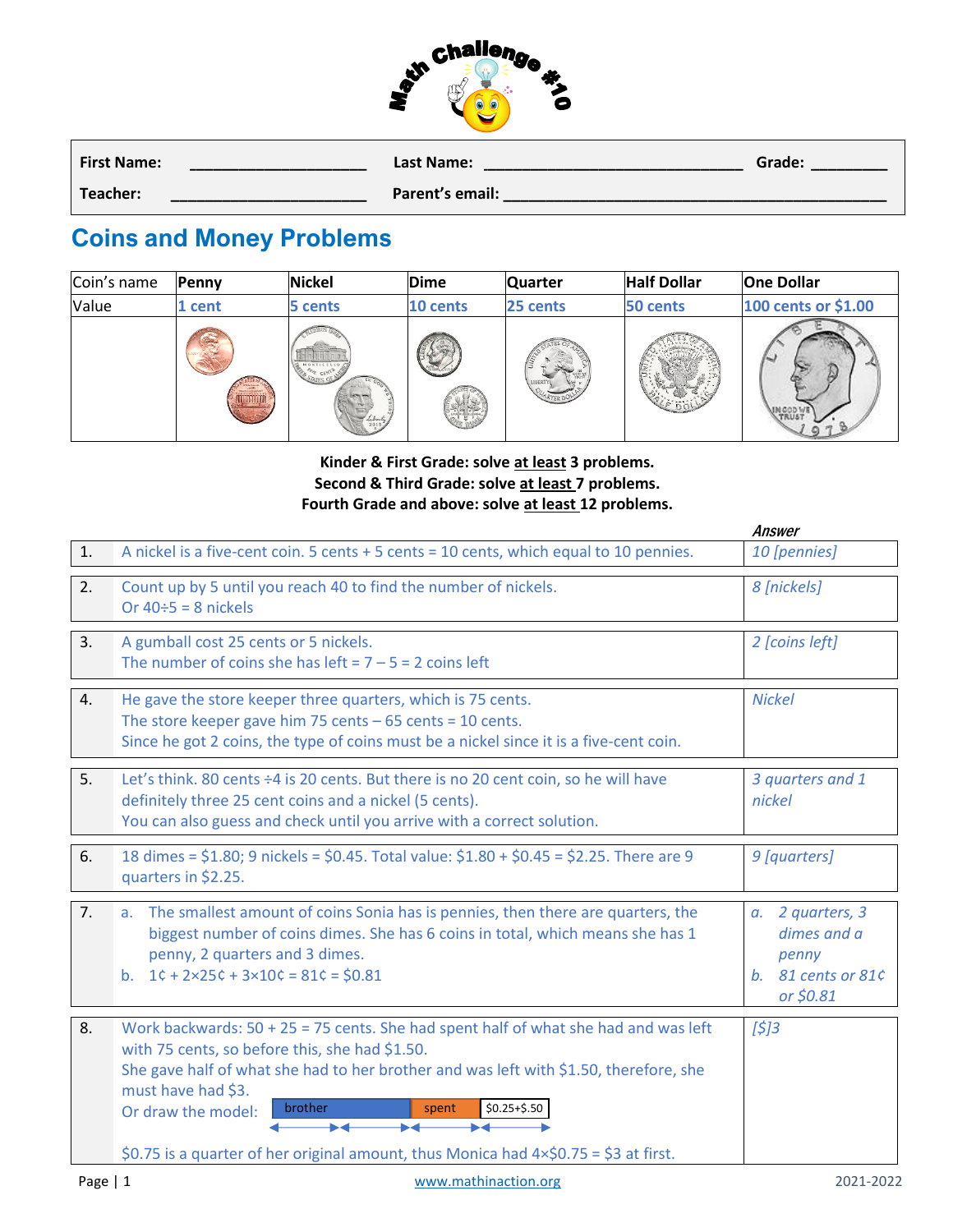| 9.  | We can do 'guess and check' or 'make an organized list' of what is possible.                                                                                                                                                                                                                                                                                                                                                                                                                                                                                                                                                                                                                                                                                                                                                                                                                                                                                                                                                                                                                                                                                           | 30 [cents] or 30 [¢]           |
|-----|------------------------------------------------------------------------------------------------------------------------------------------------------------------------------------------------------------------------------------------------------------------------------------------------------------------------------------------------------------------------------------------------------------------------------------------------------------------------------------------------------------------------------------------------------------------------------------------------------------------------------------------------------------------------------------------------------------------------------------------------------------------------------------------------------------------------------------------------------------------------------------------------------------------------------------------------------------------------------------------------------------------------------------------------------------------------------------------------------------------------------------------------------------------------|--------------------------------|
| 10. | \$3.15 ends on 5, the only way we can get 5 cents at the end is if Josiah has an odd<br>number of quarters.<br>We can make a list with possible number of quarters:<br>If Josiah has 3 quarters, the number of dimes on $$3.15 - $0.75 = $2.40$ would be<br>24. This will not work since we need more quarters than dimes.<br>If Josiah has 9 quarters, the number of dimes on $$3.15 - $2.25 = $0.90$ would be<br>$\bullet$<br>9. There are the same number of quarters and dimes.<br>If Josiah has 11 quarters, the number of dimes on \$3.15 - \$2.75 = \$0.40 would<br>$\bullet$<br>be 4. We have more quarters than dimes.<br>Therefore, the least number of quarters is 11.<br>Another way: \$3.15 ends on 5, the only way we can get 5 cents at the end if Josiah has<br>odd number of quarters. The largest odd number of quarters that fits the sum is 11.<br>$$3.15 - 11 \times $0.25 = $0.40$ , or 4 dimes left. 11 > 4 it works.<br>Let's check the smaller number of quarters, 9.<br>$$3.15 - 9 \times $0.25 = $0.90$ or 9 dimes. In this case, number of quarters equals to the<br>number of dimes.<br>So, the least number of quarters that work is 11. | 11 [quarters]                  |
| 11. | We can do 'guess and check' or 'make an organized list' of what is possible.<br>A football costs \$11 each and a helmet costs \$18 each.<br>Another way to solve it using pictures:<br>$=$ \$40<br>$= $47$<br>When we add of the two equations together, we'll get that 3 sets of (football and<br>helmet) costs \$87, so 1 set (helmet + football) cost \$87÷3 = \$29<br>The cost a football $$40 = $29 = $11$<br>The cost of a helmet $$47 - $29 = $18$                                                                                                                                                                                                                                                                                                                                                                                                                                                                                                                                                                                                                                                                                                              | Football: \$11<br>Helmet: \$18 |
| 12. | The number of hours he worked = $$1152 \div 12 = 96$ hours.<br>February has 28 or 29 days in total. If we subtract 4 Sundays,<br>we'll get 24 or 25 working days. Possible number of hours<br>work each day: $3 \times 24$ days = 72 hours, 4 hours for 24 days = 96<br>hours.<br>Only 4 hours for 24 fit the conditions.                                                                                                                                                                                                                                                                                                                                                                                                                                                                                                                                                                                                                                                                                                                                                                                                                                              | 4 [hours per day]              |
| 13. | One way to solve is to draw a diagram.<br>The fraction of what's left =<br><i>left</i> [\$45]<br>$1-\frac{1}{3}-\frac{1}{6}=\frac{1}{2}$<br>Since the fraction $\frac{1}{2}$ represents<br>charity $\frac{1}{2}$<br>\$45, the original amount must be<br>\$90.<br>Book $\left[\frac{1}{4}$ of $\frac{2}{3} = \frac{2}{12}$ or $\frac{1}{6}\right]$<br>Another way: From the picture<br>with the book, you had \$60, which<br>was 2/3, so at first you had \$90.                                                                                                                                                                                                                                                                                                                                                                                                                                                                                                                                                                                                                                                                                                        | [\$]90                         |